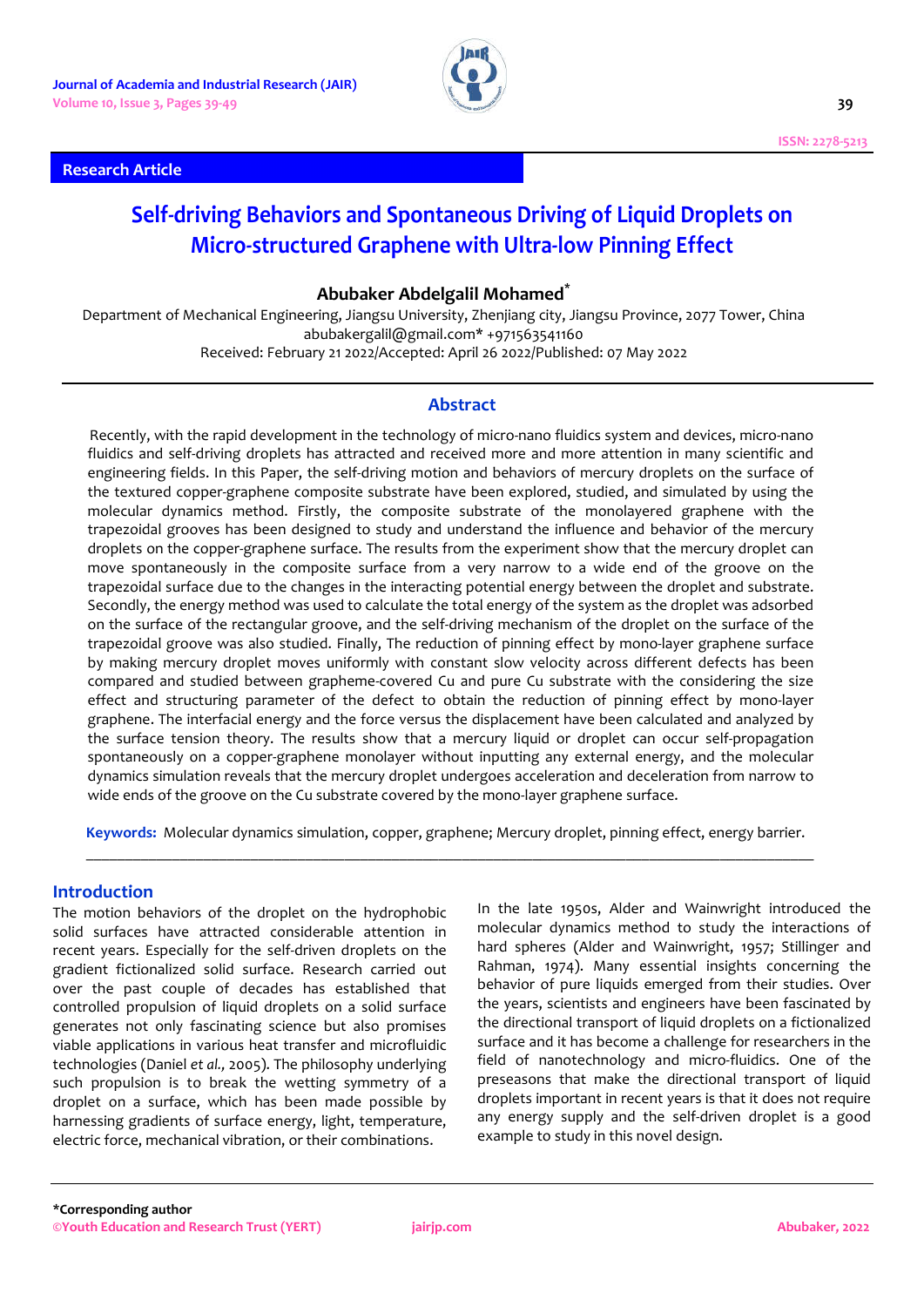Droplet transport is increasingly becoming popular for various micro-fluidic applications. In 1992, Chaudhury has obtain the up and downhill motion of the liquid droplet which have found that a surface having a spatial gradient in its surface free energy was capable of causing the drops of water placed on it to move uphill and the results show that a gradient of hydrophobic over a distance of 1 centimeter (Chaudhury *et al.,* 1992).

Water is the most abundant resource in nature. However, the portable water available for living organisms is rather confined, and the amount is constantly diminishing. On top of that, accessible fresh water is unevenly distributed over the surface of the earth. Water scarcity is more severe in arid areas, and living creatures in such areas must adapt to have special abilities to get water from atmospheric air for survival. The Namib Desert is one of the driest areas on the earth, and the only sustainable water resource is fog from the Atlantic Ocean. Thus, some living creatures in the Namib Desert adopt several strategies to collect water from the foggy air. In particular, several species among the Namib desert beetles have been reported to tilt their bodies toward the foggy wind to collect water droplets on their dorsal surfaces (Park and Kim, 2016; Fig. 1). In 1964 Rahman is the first to carry out a simulation using a realistic potential for liquid argon (Rahman *et al.,* 1694).

Fig. 1. Droplet transport in nature (Park and Kim, 2016).



In 1974 Rahman and Stillinger is the first to do a molecular dynamics simulation of a practical system (Rahman and Stillinger, 1974). In 1947 Single-layer graphene was founded theoretically by P. R. Wallace. But first produced and identified in 2004, it is excellent mechanical, electrical, and thermal properties are amazing. Graphene Nano-channels have been found to achieve ultra-fast water transport (Haeberle *et al.,* 2008), which is mainly due to the considerable slip length on the surface, and the weak attraction of graphene and fluid is also a factor that causes rapid flow. Single-layer graphene has wetting and transparency (Shih and Strano, 2013).

The properties of the substrate will affect the wettability and movement behavior of the droplets on the surface of graphene, and the two-dimensional graphene film can only be used if it is transferred to the substrate. Therefore, studying the self-driven behavior of droplets on a substrate with a graphene coating will have important guiding significance for exploring efficient droplet driving. Microfluidics is widely used in the fields of biomedicine and chemistry because of their potential for small size, short analysis and diagnostic time, high sensitivity, and high productivity analysis (Park *et al.,* 2016). Recently, dropletbased microfluidic devices have received particular attention because unmixed oil or insulating droplets in the air may not contaminate and disperse each other (Fyen *et al.,* 2008). Several droplet-based applications have been demonstrated, including protein crystallization, polymerase chain reaction (PCR) (Chaudhury and Whitesides, 1992), kinase assays, and synthesis of molecules or nanoparticles. Microfluidics appeared in the early 1980s as a promising multidisciplinary technology, and since then Aroused great interest. Micro pesticides include the amount of liquid from microliters to picolitres and show many advantages such as fast mass and heat transfer, reduced use of reagents, and waste, the purpose of the detector can be reduced below nanometer, and the reaction time can be reduced to a few seconds. The reduction of assays or biological processes appears on the chip as an optimistic technique.

Graphene is a substance composed of pure carbon, with atoms arranged in a regular hexagonal pattern similar to graphite, but in a one-atom-thick sheet or flat monolayer of carbon atoms tightly packed into a two-dimensional honeycomb lattice or a single isolated layer of graphite. One of the very first patents about the production of graphene was filed in October 2002 entitled, "nano-scaled graphene plates", Two years later, in 2004 Andre Geim and Kostya Novoselov at the University of Manchester extracted singleatom-thick crystallites from bulk graphite. Geim and Novoselov received several awards for their pioneering research on graphene, notably Prize in physics (Geim and Morozov, 2004). Graphene is a 2-dimensional network of carbon atoms. These carbon atoms are bound within the plane by strong bonds into a honeycomb array comprised of six-membered rings. By stacking these layers on top of each other, the well-known 3-dimensional graphite crystal is formed. It is a fundamental building block for graphitic materials of all other dimensionalities, it can be wrapped up into 0D fullerenes, rolled into 1D nanotubes, or stacked into 3D graphite. Thus, graphene is nothing else than a single graphite layer. Graphene is chemically the most reactive form of carbon. The only type of carbon (and generally all solid materials) in which every single atom is in exposure to a chemical reaction from two sides (due to the 2D structure), Carbon atoms at the edge of graphene sheets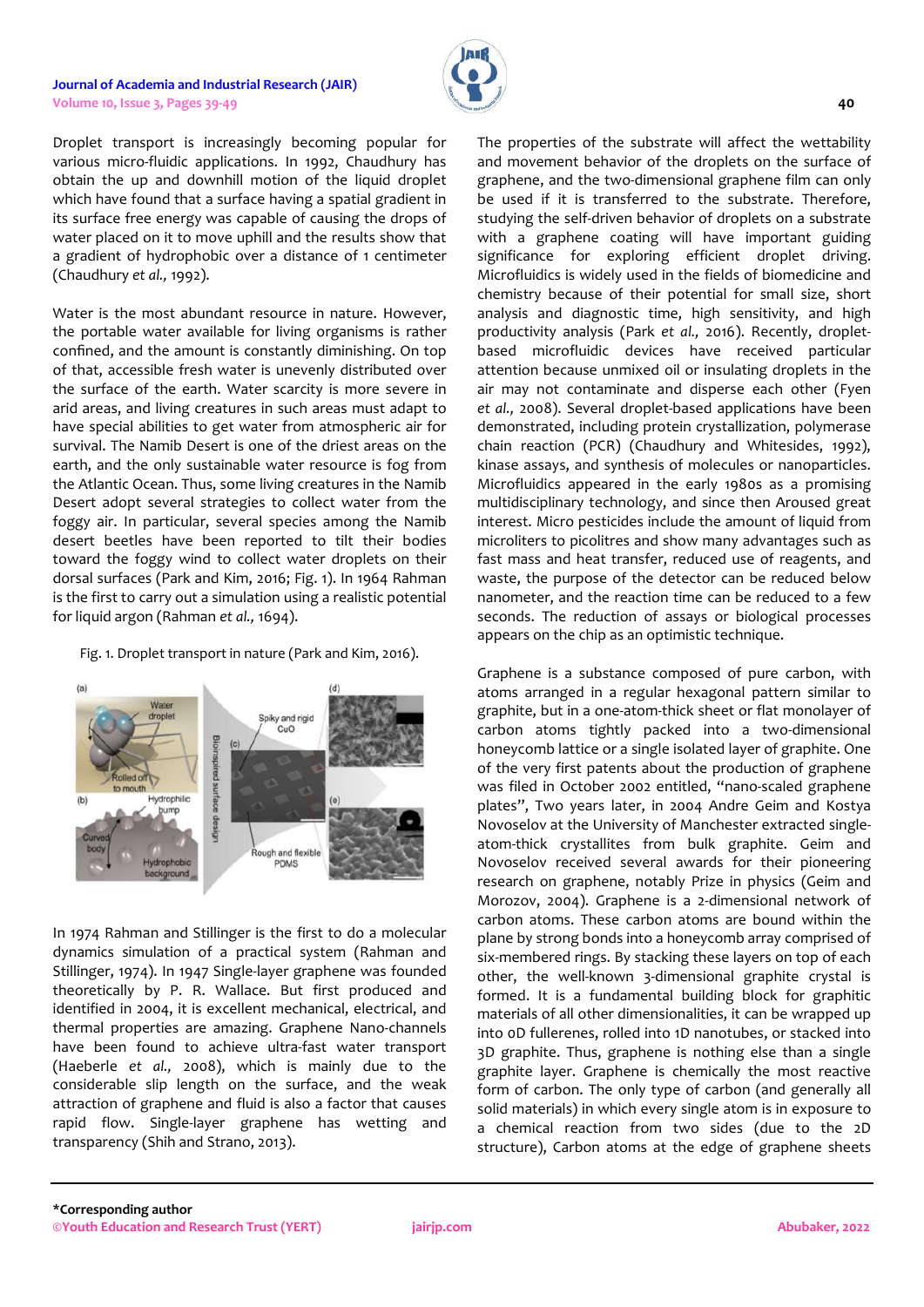

have chemical reactivity Graphene burns at shallow temperature (e.g., 350°C) and has the highest ratio of edgy carbons (in comparison with similar materials such as carbon nanotubes) (Morozov and Novoselov, 2008). The electronic properties of graphene are a zero-overlap semimetal (with both holes and electrons as charge carriers) with very high electrical conductivity (Kim and Zhao *et al.,* 2009). Electrons can flow through graphene more quickly than through even copper. The particles travel through the graphene sheet as if they carry on mass, as fast as just one hundredth that of the speed of light. High charge carrier mobility, for which values of 10,000  $\text{cm}^2\text{/Vs}$ , in some cases, even 200,000 cm<sup>2</sup>/Vs were reported (Geim *et al.,* 2009). In an insulator or semiconductor, an electron bound to an atom can break free only if it gets enough energy from heat or passing photon to jump the 'band gap' (Drexler and Eric, 1986). But in graphene, the gap is negligible. This is the main reason why graphene's electrons can move quickly and very fast. To calculate the strength of graphene, scientists used a technique called Atomic Force Microscopy. It was found that graphene is harder than diamond and about 300 times harder than steel. The tensile strength of graphene exceeds 1 TPa. It is stretchable up to 20% of its initial length. Graphene is a perfect thermal conductor Its thermal conductivity is much higher than all the other carbon structures such as carbon nanotubes, graphite, and diamond (>5000 W/m/K) at room temperature Graphite, the 3D version of graphene, shows a thermal conductivity about 5 times smaller (1000 W/m/K). Graphene, despite it, is only one atom thick graphene that is still visible to the naked eye. Due to its unique electronic properties, it absorbs a high 2.3% of the light that passes through it (Lee *et al.,* 2008). This one-atom-thick crystal can be seen with the naked eye (Krishnamurthy and Gadhamshetty, 2013).

# Fig. 2. Study of self-driven droplets by Marangoni effect (Li *et al.,* 2016).



If the surface tension were to vary along with an interface, there would be an imbalance of force which in turn would cause flow. This flow is called the Marangoni effect, Surface tension depends on temperature and concentration of surfactant and so one way to create flow is to generate temperature or concentration changes (Fig. 2). In the 1860s, the Italian physicist Carlo Giuseppe is the first to describe the Marangoni effect which investigated the spreading of oil drops on a water surface. He explained this behavior as the macroscopic manifestation of liquid flow as a result of local differences (gradients) in interfacial tension. Many other examples of the expression of this phenomenon can be found in Refs (Fyen *et al.,* 2008). For liquids, the presence of even small amounts of foreign species can significantly reduce the surface tension. This is especially true for water that has an intrinsically high surface tension of 72.8 mN/m at room temperature. Because this value is significantly larger than for most other liquids (which are typically on the order of 20-40 mN/m), a large surface tension gradient exists due to a concentration gradient of foreign molecules at the water interface.

# **Materials and Methods**

*Experimental design:* The Molecular Dynamics model designed in this research is composed of a copper substrate (Cu) with a gradient groove covered with a monolayer graphene single layer shown in Fig. 3.

Fig. 3. The MD model (a) and (b) for liquid mercury (Hg) droplet on a graphene-covered copper (Cu) substrate with a gradient structured groove.



The green molecular cluster is the liquid Hg droplet, and the gray sheet is the graphene monolayer, which is covered on the pink grooved Cu substrate. The gradient width of the groove is characterized by an angle of θ, the depth of the groove is D while the diameter of the Hg droplet is d. The initial location of the Hg droplet is set to be 0. In this novel model, a single layer of graphene has been developed by Material Studio; the graphene length is 30 nm on the x-axis and 12 nm on the y-axis, and the graphene is placed on the top of a copper substrate with a trapezoidal groove. First, the absorption process has been made to put the single graphene layer on the top of the copper (Cu) substrate surface than the mercury droplet (Hg) under the same simulation system on top of the graphene coating surface,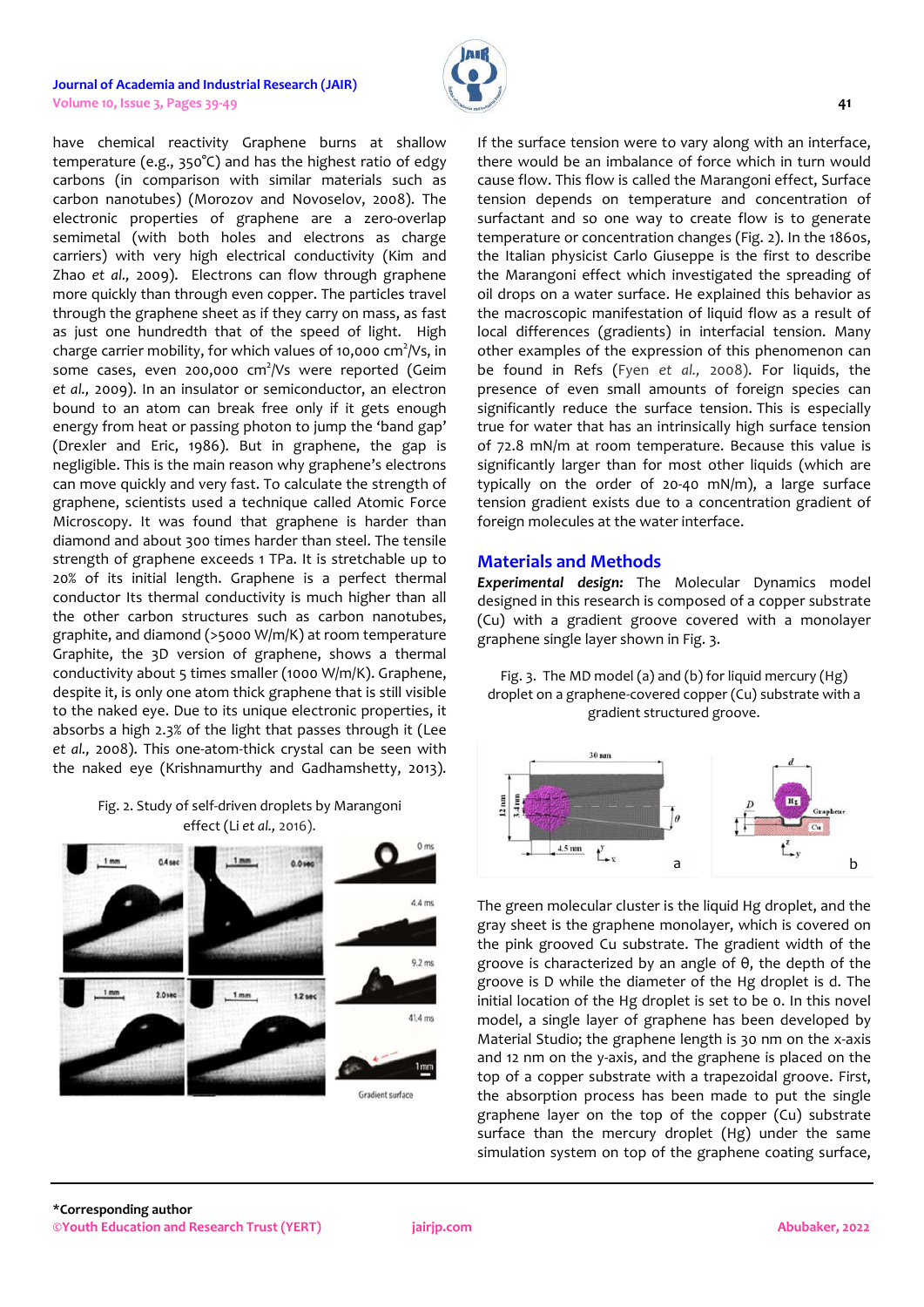

and at the top of the narrow trapezoidal groove side, The initial droplet used contained 6848 mercury atoms. The diameter of the droplet after relaxation was about 6.4 nm. The movement process and self-driving mechanism of mercury droplets were studied, and the effects of different groove width gradients θ, groove depth D, and droplet diameter d on droplet movement were explored. For the simulation model, the mercury droplet size used in this study is 6.4 nm (6848 mercury atoms), 5 nm  $x$  5 nm  $x$  5 nm. The original form and the shape of the mercury droplet after relaxation.

The size of the simulation box is  $280 \times 150 \times 130$  Å3, and fixed boundary conditions are used in the three directions of x, y, and z. In the simulation process of droplet self-driving, the NVT ensemble is applied to the mercury droplets to control the temperature at 300 K. The LJ potential energy parameters between the atoms are shown in Table 1. The cutoff radius of the LJ interaction is set to 12 Å. The interaction between the mercury atoms in the droplet is approximately described by the proportional mercury potential in the form. The pairwise Lennard-Jones (LJ) potential  $U_{\mathcal{S}}^*(r) = U_{\mathcal{S}}(\lambda r) = \sum_{j=3}^9 a_{2j}^* r^{-2j}$  the formula is the initial Schwerdtfeger potential of mercury dimers, which is applied to match the density of liquid mercury at 300 K. the diameters are as follows, the groove width gradient θ is 8°, A droplet driving model with a groove depth D of 1.26 nm (7 layers of copper atoms thick), and a droplet diameter d of 6.4 nm.

|  | Table 1. LJ potential energy parameters between Hg, C and Cu. |
|--|---------------------------------------------------------------|
|  |                                                               |

| 3.321 |  |
|-------|--|
| 2.774 |  |
| 3.083 |  |
|       |  |

The energy barrier at the junctions of the proposed zigzag model is the key issue to achieving unidirectional self-driving of Hg droplets because the solid edges at junctions will create a pinning effect on droplet movement. Here, we designed a novel model to study the energy barrier junction change and to achieve the pinning effect on the Hg droplet moving at a constant speed of 2.0 m/s, we designed three different types of structures with three different types of defects to study the influences on the mercury droplet moving in the constant speed mentioned above. At present, effective methods for driving droplets on solid surfaces mainly focus on droplet propulsion caused by gradient external fields (including temperature), mechanical vibration, electric force , light, and electric force and the self-driving force caused by the gradient surface energy stemming from the chemical gradient. The results will give a theoretical basis for the design of the graphene-covered textured surface to drive liquid droplets directional and

spontaneously. In this junction model, a single layer of graphene has been developed by Material Studio; The graphene length is 20 nm on the x-axis, 20 nm on the y-axis, and 3 nm on the z-axis, the graphene is placed on the top of a copper substrate with a defect on the middle of the substrate. First, the absorption process has been made to put the single graphene layer on the top of the copper (Cu) substrate surface than the mercury droplet (Hg) under the same simulation system on top of the graphene coating surface, for a Hg droplet moving from  $x = 5$  to 12 nm with a constant velocity of 2.0 m/s. The size of the junction model in the x and y directions are 20  $\times$  20 nm<sup>2</sup>, the initial droplet used contained 6848 mercury atoms. The diameter of the droplet after relaxation was about 6.4 nm. The movement process and self-driving mechanism of mercury droplets were studied, and the effects of different groove width gradients θ, groove depth D, and droplet diameter d on droplet movement were explored. The novel model is shown in Fig. 4.





Fig. 4 shows the three different types of models with different defects, (a) Is the V shape defect model with the Hg droplet moving at a steady speed of 2 m/s, and (b) is the second defect type with the same speed and parameters, (c) is the U shape defect with the same parameters and speed as (a) and (b).

The pinning effect is a key issue to hinder the droplets from moving on the solid surface with defects. To investigate the reduction of the pinning effect by monolayer graphene and the corresponding mechanism, we make Hg and water droplets move uniformly (with a constant slow velocity (e.g. 2m/s) across different kinds of defects to calculate the interfacial energy/force, and potential energy of droplets themselves, etc. Compare the MD results between graphene-covered Cu and pure Cu substrates with considering the size effect and structuring parameters of defects. Finally, we can obtain the reduction of the pinning effect by monolayer graphene quantitatively from the calculation of the energy barrier from MD results. In this v shape junction model, we make the Hg droplet move across the junction with a slow constant velocity of 2.0 m/s to calculate the interfacial energy between droplets and substrates. graphene−Cu (G−Cu) junction model for a Hg droplet moving from  $x = 5$  to 12 nm with a constant velocity of 2.0 m/s.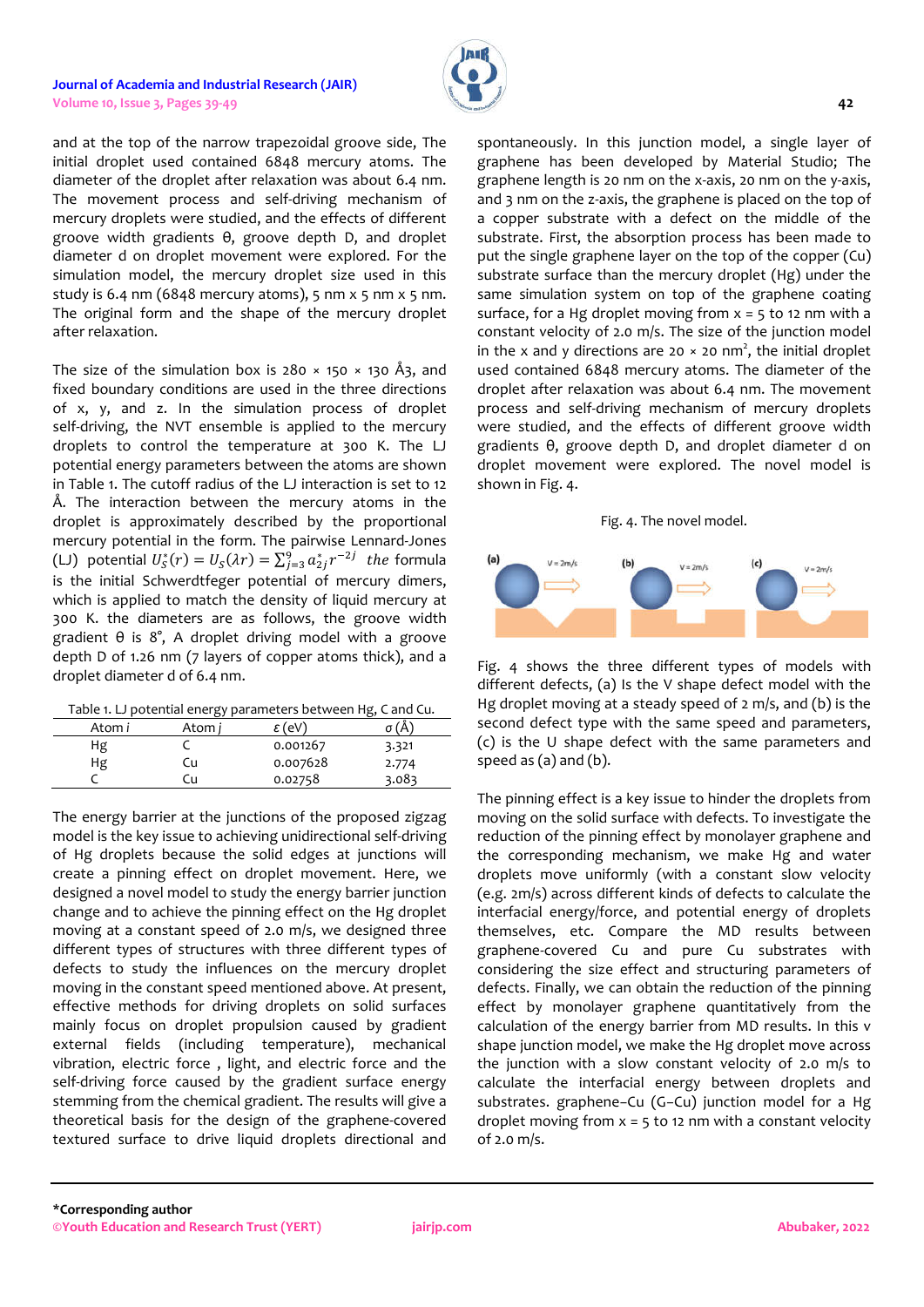

The size of the junction model in lateral x and y directions is  $20 \times 20$  nm<sup>2</sup>, where depth D = 1.08 nm and Hg diameter  $d = 6.4$  nm.

Fig. 5 (a). Side view of the graphene−Cu (G−Cu) junction model for a Hg droplet moving from  $x = 5$  to 12 nm with a constant velocity of 2.0 m/s. The size of the junction model in lateral x and y directions is 20  $\times$  20 nm2, where D = 1.08 nm, (b) Is the top view for the v shape defect junction model.



In this model, the diameters are as follows, A droplet driving model with a groove depth D of 1.08 nm (6 layers of copper atoms thick), and a droplet diameter d of 6.4 nm. Figure 5 shows the position of the droplet and its cross-sectional morphology at different times under this novel model. At  $t =$ 0 ns, the droplet starts moving at a steady speed of 2 m/s, At t = 2 ns, the droplet reached the area where the defect of 1.08 nm on a V shape is and starts the downhill, At  $t = 4$  ns the droplet is already on the middle of the defect and starts the uphill process, At  $t = 6$  ns the droplet moving on the substrate almost starts to relax and stop to finish the simulation process.

Fig. 6. The position and the cross-sectional v shape at the center of mass of the droplet at different times. Among them, the groove depth D is 1.08 nm, and the droplet diameter d is 6.4 nm. In the figure above,  $(a)$   $(b)$   $(c)$  and  $(d)$ represent the position and cross-section of the droplets at t = 0, 2, 4, and 6.0 ns, respectively.



# **Results and Discussion**

The movement of droplets on the surface of the grooved copper substrate without graphene coating was simulated. The shape parameters of the copper substrate are also  $\theta$  =  $7^\circ$  and D = 1.26 nm, and Using droplets of the same size, the motion curve is shown below.

Fig. 7. The displacement (a) and velocity (b) of the droplet as a function of time on the surface of the grooves with graphene coating and without graphene coating.



From the results graph above, it can be seen that the grooved substrate with graphene coating is more conducive to the self-driving of droplets. Its movement speed and maximum displacement are significantly higher than those without graphene coating, and the displacement and velocity curve of droplets is Smooth, indicating that the unidirectional movement trend of the droplet is more prominent. It's because of the smoothness of the graphene surface and the higher density of the surface, which makes the force of the droplet more uniform during the movement; and the adhesion between the droplet and graphene is smaller than that of copper, making it on the surface of the graphene coating less viscous resistance. Therefore, we believe that under the groove model proposed in this paper, graphene can significantly improve the self-driving effect of droplets. In the following simulations, the composite substrate with graphene coating was used, and the situation of driving droplets on the bare copper substrate was no longer considered. In this part of the study of the novel model discussed in the last part now Composite substrates with different groove width gradients, θ were constructed, and the values of θ were selected as 2 °, 4 °, 6 °, 8 °, and 11 °. At the same time, keep the size of the mercury droplet unchanged (droplet diameter is 5.8 nm), and the initial position of the mercury droplet remains constant (the mercury droplet centroid distance from the left end is 4.5 nm). The length of the groove also remains unchanged (the length is 30 nm), and the groove width at the initial position of the mercury is 3.4 nm. From the graphs shown below, the results show that the displacement and velocity curves of the droplet at different θ values that as the θ value increases, the maximum droplet displacement decreases.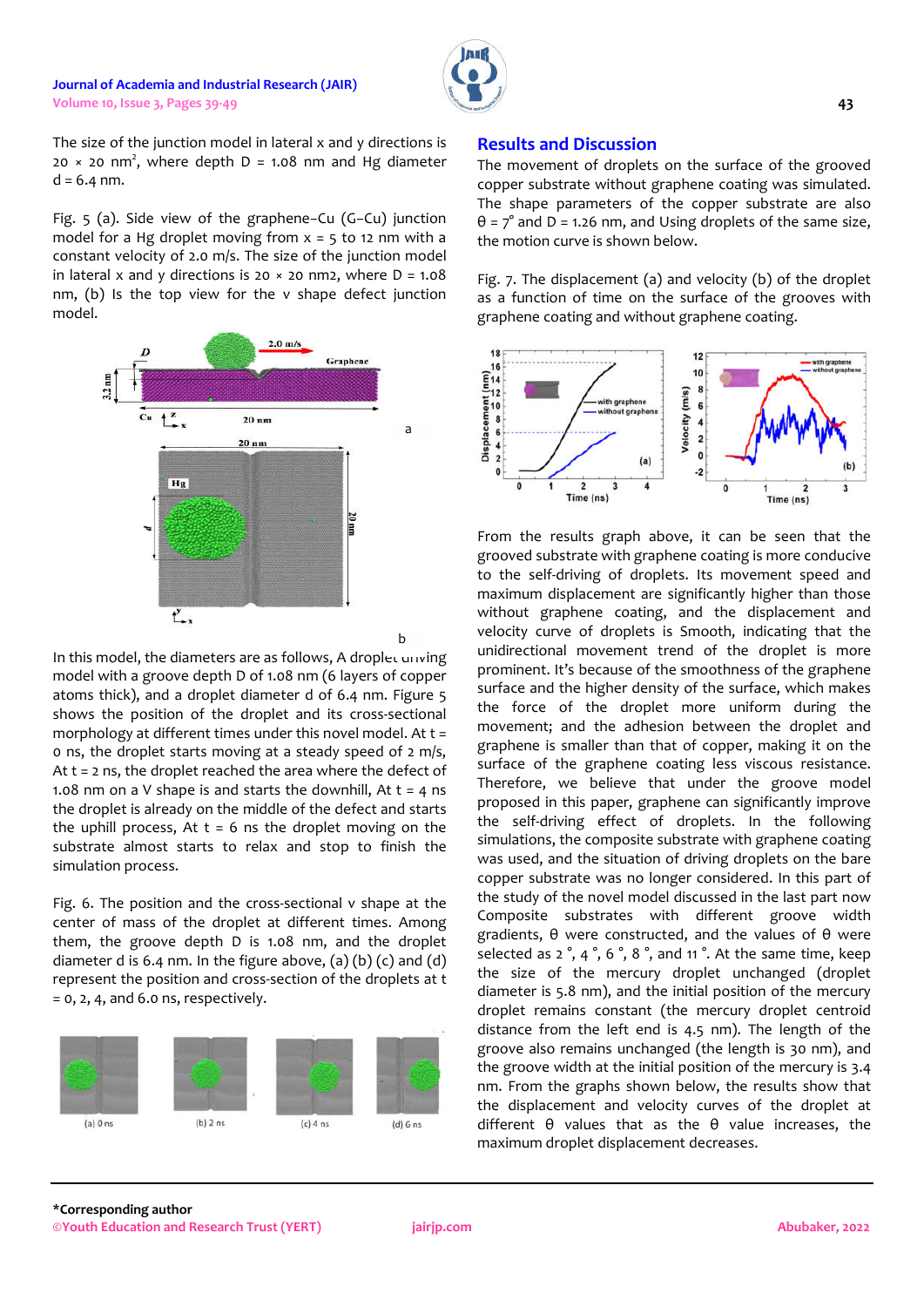Fig. 8. The displacement (a) and velocity (b) of droplets as a function of time under different groove width gradients. The groove depth D is 1.28 nm, the droplet diameter d is 6.4 nm, and the groove width gradients are 3 °, 4°, 6°, 8°, and 10°, respectively.



Composite substrates with different groove depths were constructed with groove depth D of 0.72, 0.90, 1.08, 1.26, and 1.44 nm (corresponding to the thickness of 4, 5, 6, 7, and 8 copper atoms, respectively). Keeping the groove width gradient unchanged ( $θ = 6°$ ), the initial position of the mercury droplet remains unchanged, and the size of the mercury droplet remains the same. It can be seen from the droplet motion curve that is increasing the depth of the groove can increase the maximum displacement of the droplet (Fig. 9 left), and the acceleration and a maximum speed of the droplet increase with the depth of the groove (Fig. 10 right), which shows that increasing the thickness of the groove to a certain extent are conducive to droplet driving. The results below show the droplet velocity, and maximum displacement can be both increased by increasing the droplet size or by increasing the groove depth.

Fig. 9. The displacement(a) and velocity(b) of droplets as a function of time under different groove depths. Among them, the groove width gradient  $θ$  is  $7°$ , and the droplet diameter d is 5.8 nm. The groove depths D of the substrate are 0.72, 0.90, 1.08, 1.26, and 1.44 nm, respectively.



A composite substrate with  $\theta = 6^\circ$  and D = 1.26 nm was constructed. The initial position of the mercury droplets was unchanged, and the diameter d of the mercury droplets selected for relaxation was 6.4, 7.0, 7.7, 8.7, and 9.5 nm. By comparing the droplet motion curves under these five sizes (Fig. 9), it is found that on the same composite substrate surface, as the droplet size increases, the maximum displacement of the droplet motion increases, but its

acceleration gradually decreases. Because the more significant the size, the smaller the specific surface area of the droplet, the effect of the interface between the droplet and the substrate on the movement of the droplet is reduced, and the phenomenon that the acceleration of the droplet decreases as the size of the droplet increases.

Fig. 10. The displacement(a) and velocity(b) of droplets as a function of time under different droplet sizes. Among them, the groove width gradient  $\theta$  is  $7^\circ$ , the groove depth D is 1.26 nm, and the droplet diameters d are 6.4, 7.0, 7.7, 8.7, and 9.5 nm, respectively.



To explore the mechanism of driving the droplet on the surface of the groove, firstly, the change of the force Fx in the x-direction received by the droplet during the movement is counted, as shown in Fig. 10. It can be seen that initially Fx gradually decreases with the movement of the droplet in the x-direction, and decreases to zero around  $t = 1.04$  ns, then the Fx transition direction becomes negative, and the value gradually increases, which causes the droplet speed to increase first and decreases which reach a maximum at  $t = 1.04$  ns. At the same time, the interaction energy between the droplet and the coppergraphene composite substrate and the change in the potential energy of the droplet itself is counted.

Fig. 11(a). The force in x-direction Fx and the velocity of Hg droplet as functions of time. (b) The interfacial interaction energy between Hg droplet and Cu-graphene substrate versus time and the potential energy of Hg droplet versus time. EHg-Cu is the interaction energy between the Hg droplet and Cu substrate, EHg-C is the interaction energy between the Hg droplet and the graphene monolayer, EHgsub is the interaction energy between the Hg droplet and the Cu-graphene composite substrate, EHg is the potential energy of Hg droplet. The width gradient  $\theta = 6^\circ$ , the groove depth  $D = 1.26$  nm, and the droplet diameter  $d = 6.4$  nm.

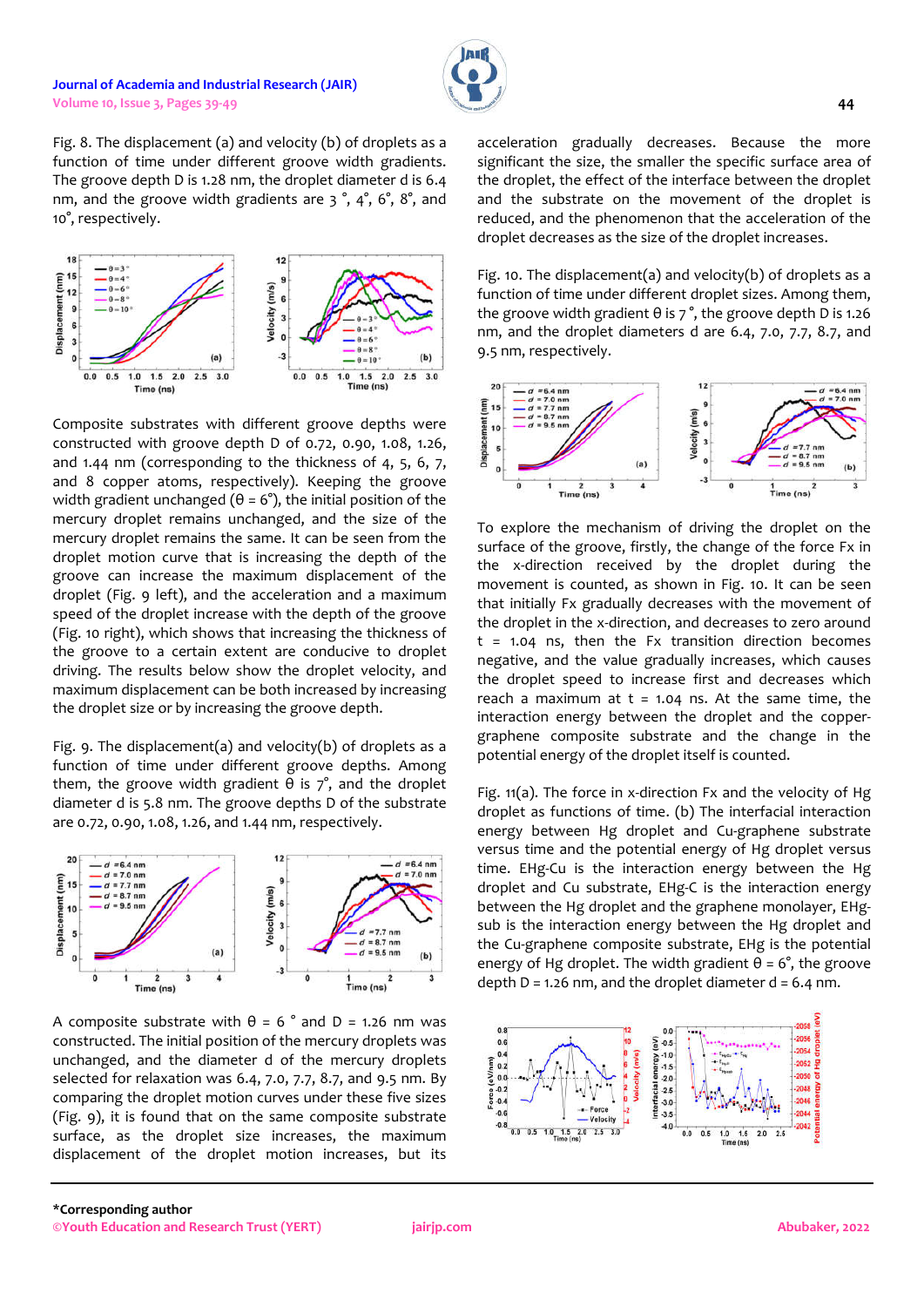

Continuing the study on the typical model shown in the previous chapter we no use the same model but with a double graphene layer to study the differences and influences on the mercury droplet moving on single, double, and triple graphene layers using the same droplet size and the same groove gradient size, the results are as shown that for the droplet velocity on double and triple the droplet moves to high speed faster compared to the one layer graphene-coated surface and throughout the process the more number of graphene layers the less velocity. Figure 12 shows the displacement study on different numbers of graphene layers and the results also confirm that the greater number of the graphene layers coated on the surface the higher the acceleration for the velocity and displacement.

Fig. 12. The displacement(a) and velocity(b) of droplets as a function of time under different droplet sizes. Among them, the groove width gradient  $θ$  is  $6°$ , the groove depth D is 1.26 nm, and the droplet diameters d are 6.4 on a different number of graphene layers.



To explore the mechanism of driving the droplet on the surface of the groove, firstly, the change of the energy  $E(v)$ in the x-direction received by the droplet on different graphene layers number, as shown in Fig. 13 (a) It can be seen that initially the energy decrease with the increase of the graphene layers number for EHg-C, Fig. 13 (b) It can be seen that initially the energy increase with the increase of the graphene layers number for EHg-Cu.



Fig. 13 (a) The force in x-direction Fx and the velocity of Hg droplet as functions of time on different numbers of graphene layers. (b) The interfacial interaction energy between Hg droplet and Cu-graphene substrate versus time and the potential energy of Hg droplet versus time. EHg-Cu is the interaction energy between Hg droplets and Cu substrate, EHg-C is the interaction energy between Hg droplets and the graphene monolayer, EHg-sub is the interaction energy between Hg droplets and the Cugraphene composite substrate, EHg is the potential energy of Hg droplet. The width gradient  $θ = 6°$ , the groove depth D  $= 1.26$  nm, and the droplet diameter d  $= 6.4$  nm. It can be seen from Fig. 13 that the interfacial energy versus the displacement of the Hg droplet for both the graphene−Cu and pure Cu substrates. From the graph below, a clear energy peak can be observed concerning the drop of mercury moving across the pure copper intersection while very small energy fluctuations appear at the junction of the copper-graphene model. It proves that the graphene monolayer can highly reduce the pinning effect on the mercury droplet as shown in the results of the graph in Fig. 14.

Fig. 14. Comparing the interfacial energy between G−Cu and pure Cu substrates as a function of displacement of the Hg droplet.



It can be seen from the displacement comparison below in Fig. 15 that comparing the copper with graphene monolayer with the one without the graphene (pure Cu) shows a small drop in the displacement compared to the G-Cu substrate. And this model can achieve continuous driving of droplets. The graphene coating increases the distance between the copper substrate and the droplets.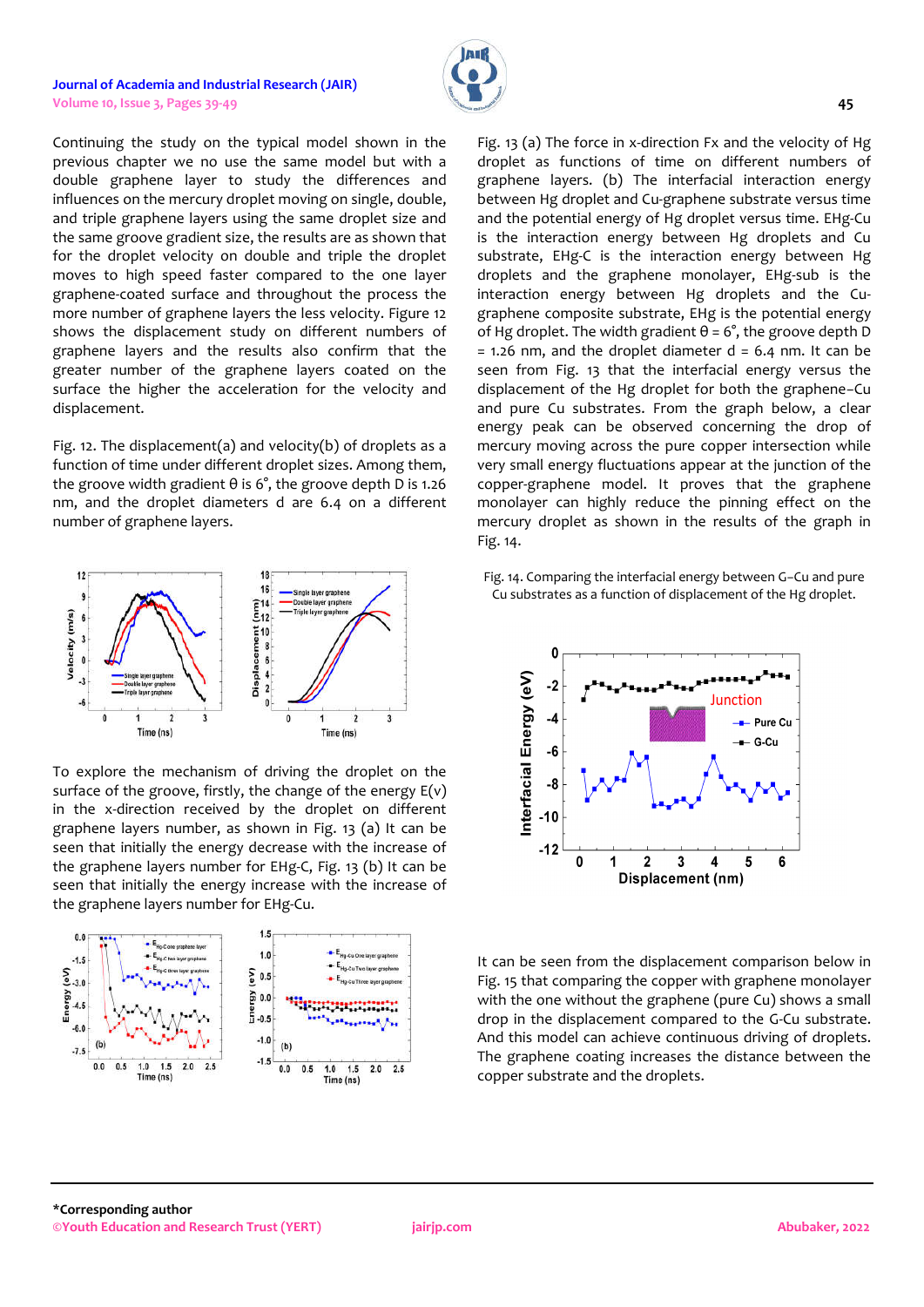Figure 15 (a). The displacement results in the x-direction in the G-Cu substrate and the pure Cu substrate as a function of time.



At the same time, the interaction energy between the droplet and the copper-graphene composite substrate and the change in the potential energy of the droplet itself is counted, as shown in Fig. 16. The interfacial interaction energy between Hg droplet and Cu-graphene substrate versus time. EHg-Cu is the interaction energy between the Hg droplet and Cu substrate, and EHg-C is the interaction energy between the Hg droplet and the graphene monolayer.

Fig. 16. The interfacial interaction energy between Hg droplet and Cu-graphene substrate versus time.



When studying the droplet movement and the molecular dynamics method is so important to do a comparison with different parameters to obtain the influences on different types of sizes so we get a brief understanding of the mechanism of the structure. Keeping the defect width gradient unchanged, the initial position of the mercury droplet remains unchanged, and the size of the mercury droplet remains the same. It can be seen from Fig. 16 that when comparing the same junction model with a different depth parameter  $d = 1.26$  nm as a function of time (ns) it shows no big different curve as the depth of  $D = 1.08$ compared to the self-driven droplet model, the Hg droplet size is still the same as  $d = 6.4$  nm and on the same simulation conditions. Therefore, can obtain that the depth parameters do not influence the droplet displacement that much.

Fig. 17. Comparison between different depths parameters as a function of time with Hg droplet size still the same as in the typical model.



In this U shape junction model, by making the Hg droplet moves across the junction with a slow constant velocity of 2.0 m/s to calculate the interfacial energy between droplet and substrates. graphene−Cu (G−Cu) junction model for a Hg droplet moving from  $x = 5$  to 12 nm with a constant velocity of 2.0 m/s. The size of the junction model in lateral x and y directions is 20  $\times$  20 nm2, where depth D = 1.08 nm and Hg diameter  $d = 6.4$ nm. The parameters are the same as the v shape junction model.

Fig. 18. (a) Side view of graphene−Cu (G−Cu) junction u defect shape model for a Hg droplet moving from  $x = 5$  to 12 nm with a constant velocity of 2.0 m/s. The size of the junction model in lateral  $x$  and  $y$  directions is 20  $\times$  20 nm2, where  $D = 1.08$  nm, (b) is the top view for u shape defect junction model.



Fig. 19. The position and the cross-sectional v shape at the center of mass of the droplet at different times. Among them, the groove depth D is 1.08 nm, and the droplet diameter d is  $6.4$  nm. In the figure, (a) (b) (c) and (d) represent the position and cross-section of the droplets at  $t = 0, 2, 4$ , and 6.0 ns, respectively.

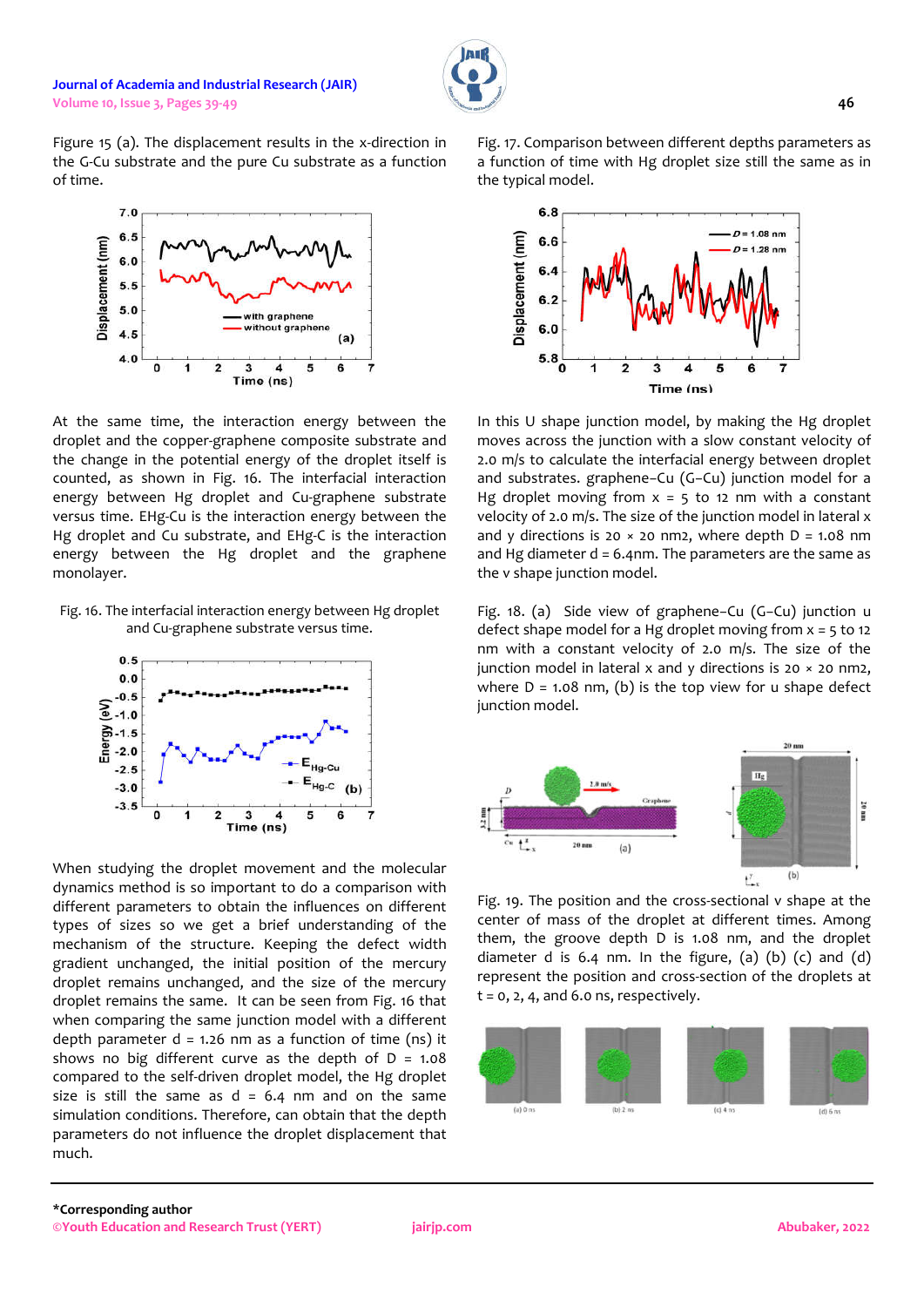It can be seen from Fig. 19 for the u shape defect model that the interfacial energy versus the displacement of the Hg droplet for both the graphene−Cu and pure Cu substrates. From the graph below, a clear or huge energy peak can be observed concerning the drop of mercury moving across the pure copper intersection while very small energy fluctuations appear at the junction of the copper-graphene model. It proves that the graphene monolayer can significantly reduce the pinning effect on the mercury droplet as shown in the results of the graph in Fig. 20. Displacement 2 to 4 shows the time that the droplet moving at the slow speed of 2 m/s moves through the defect in the middle of the Cu substrate.

Fig. 20. Comparing the interfacial energy between G−Cu and pure Cu substrates as a function of displacement of the Hg droplet.



It can also be seen from the displacement comparison below in Fig. 21 that comparing the copper with graphene monolayer with the one without the graphene (Pure Cu) in u shape defect model shows a significant drop in the displacement compared to the G-Cu substrate as a function of time that the displacement becomes very low in the pure Cu substrate compared to the graphene monolayer Cu coating substrate.

Fig. 21. The displacement results in the x-direction in the G-Cu substrate and the pure Cu substrate as a function of time.



It can be seen from Fig. 22 that when comparing the same junction model with different depth parameters  $d = 1.26$  nm as a function of time (ns) it shows no significant difference in the curve as the depth of  $D = 1.08$  compared to the selfdriven droplet model, the Hg droplet size is still the same as  $d = 6.4$  nm and on the same simulation conditions. Nearly the same as the v shape defect results.

Fig. 22. Comparison between different depths parameters as a function of time with Hg droplet size still the same as in u shape defect model.



Figure 23 shows a comparison between the three different types of defect shape, it can be seen that for u shape defect the interfacial energy is significantly higher than the other and It is clear that from time 3 ns the hg droplets start moving slowly on the defect where the interfacial drops. So we can assume that the pinning effect has a significant effect on the interfacial energy of the slow-moving droplet.

Fig. 23. Comparison between different defect shapes for the displacement and the interfacial energy for Graphene-Cu substrate as a function of displacement.



Fig. 24. Comparison between different defect shapes for the displacement and the interfacial energy for pure Cu substrate as a function of displacement.

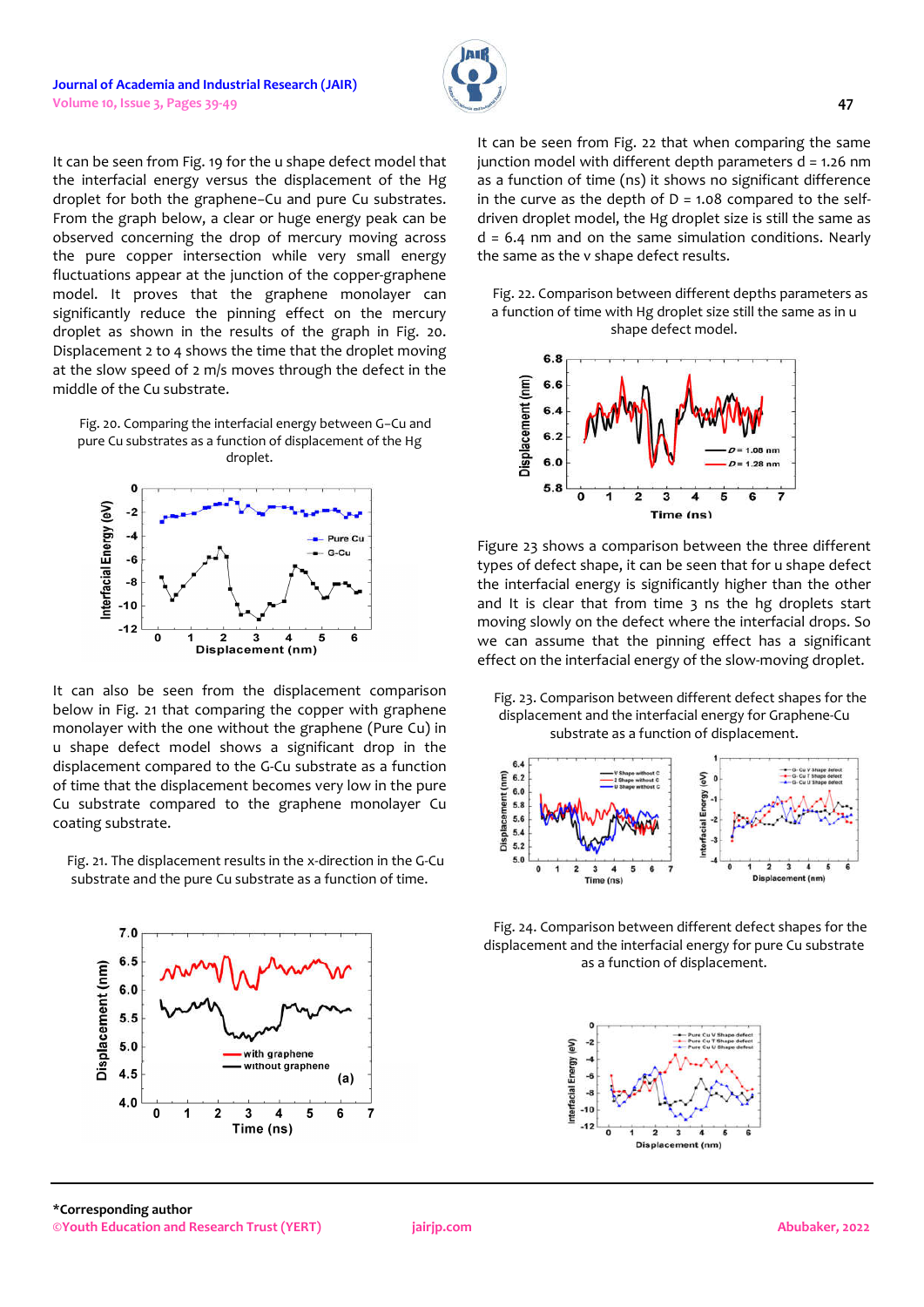

## **Conclusion**

In this paper, the self-driving phenomenon of droplets on the surface of the copper texture-graphene composite substrate was simulated by the molecular dynamics method. Some texture models that can realize self-driving of droplets were proposed. Effect, and explored its selfdriven mechanism. The main conclusions are as follows: Compared with the graphene-free copper substrate, the surface of the trapezoidal groove with graphene coating can significantly improve the self-driving effect of droplets. This is mainly because graphene has a certain liquid repellency and its surface is smoother so that the droplets are even during the movement. The droplets adsorbed on the narrow mouth end can spontaneously move to the wide mouth end, and the movement process is to accelerate first and then decelerate, and finally, the droplets will reciprocate or move away from the groove wall side for unidirectional movement, depending on the droplet acceleration and the maximum speed obtained. The movement speed of the droplet increases with the increase of the groove width gradient θ, but the maximum displacement decreases; to a certain extent, increasing the groove depth D will increase the droplet movement speed and maximum displacement, which can improve the droplet movement Effect, As the droplet size increases, the droplet movement speed will decrease, but its maximum displacement will increase. Initially, the energy decreases with the increase of the number of graphene layers number, and it can be seen that initially the energy increase with the increase of the number of graphene layers.

The effect of a single trapezoidal groove substrate on the movement of mercury droplet (Hg) on the surface of graphene coating copper substrate: First, the self-driving effect of mercury droplets on the surface of the trapezoidal groove substrate with and without graphene coating is compared. It is found that the droplets can move spontaneously from the narrow end to the wide end, but the graphene coating the layer can significantly increase the speed of the droplet movement. Then groove width of the different gradient and the groove depth affect droplet diameter droplet self-driven, all found in the model, movement droplets are accelerated and then decelerated, or from the final reciprocate The groove wall on one side moves unidirectionally (this depends on the maximum velocity obtained by the droplet); as the groove width gradient increases, the droplet velocity increases, but its maximum displacement decreases; and increases to a certain extent The depth of the groove can both increase the movement speed of the droplet and increase its maximum displacement; when the diameter of the droplet is gradually increased, the movement speed of the droplet decreases, but the maximum displacement increases. The pinning effect and interfacial energy of mercury droplets on

a graphene monolayer Cu substrate have been studied by molecular dynamics simulation method and energy method. The research indicates that: a clear energy peak can be observed concerning the drop of mercury moving across the pure copper intersection while very small energy fluctuations appear at the junction of the copper-graphene model. It proves that the graphene monolayer can highly reduce the pinning effect on the mercury droplet as shown in the results. The graphene monolayer can significantly reduce the pinning effect on the self-driven droplet movement and process as shown in the results.

## **Acknowledgements**

This work was supported by Jiangsu University (School of Mechanical Engineering Department).

## **References**

- 1. Alder, B. J. and Wainwright, T. E. J. 1957. *Chem. Phys*. 27, 1208.
- 2. Balandin AA, Ghosh S, Bao W, et al. 2008. Superior thermal conductivity of single-layer graphene. *Nano Lett*. 8: 902– 907.
- 3. Bormashenko, E. 2015. Self-propulsion of liquid marbles: Leidenfrost-like levitation driven by Marangoni flow. *J. Phys. Chem.* C 119: 9910–9915.
- 4. Brzoska, J. B., Brochard-Wyart, F. and Rondelez, F. 1993. Motions of droplets on hydrophobic model surfaces induced by thermal gradients. *Langmuir.* 9: 2220–2224.
- 5. Chaudhury, M. K. and Whitesides, G. M. 1992. How to make water run uphill. *Sci.* 256:1539–1541
- 6. Chaudhury,. M.K., Chakrabarti, A. and Daniel, S. 2015. Generation of motion of drops with inter facial contact. *Langmuir.*2-3.
- 7. Chu, K. H., Xiao, R. and Wang, E. N. 2010 Uni-directional liquid spreading on asymmetric nanostructured surfaces. *Na.Mater.* 9: 413–417.
- 8. Cira, N. J., Benusiglio, A. and Prakash, M. 2015. Vapourmediated sensing, and motility in two-component droplets. *Nat.* 519: 446–450.
- 9. Dang W, Peng H, Li H, et al. 2010. Epitaxial Heterostructures of Ultrathin Topological Insulator Nanoplate and Graphene. *Nano Lett*. 10(8): 2870-2876.
- 10. Daniel, S., Chaudhury, M. K.and DeGennes, P. G. 2005. Vibration-actuated drop motion on surfaces for batch microfluidic processes. *Langmuir*. 21: 4240–4248.
- 11. Drexler, K. and Eric. 1986. Engines of Creation: The Coming Era of Nanotechnology. Double day. 0-385-19973-2.
- 12. Geim AK., Lee C1, Wei X, Kysar JW, Hone J. and prospects. 2009. Graphene. *Sci.* 324: 1530–1534.
- 13. Habenicht, A., Olapinski, M., Burmeister, F., Leiderer, P. and Boneberg, J. 2015. Jumping nano droplets. *Sci.* 309: 2043– 2045.
- 14. Hua, J.L., Rouse, A. and Eckhardt, A.E. 2010. "Multiplexed real-time polymerase chain reaction on a digital microfluidic platform. *Analytical Chem.* 82(6): 2310–2316.